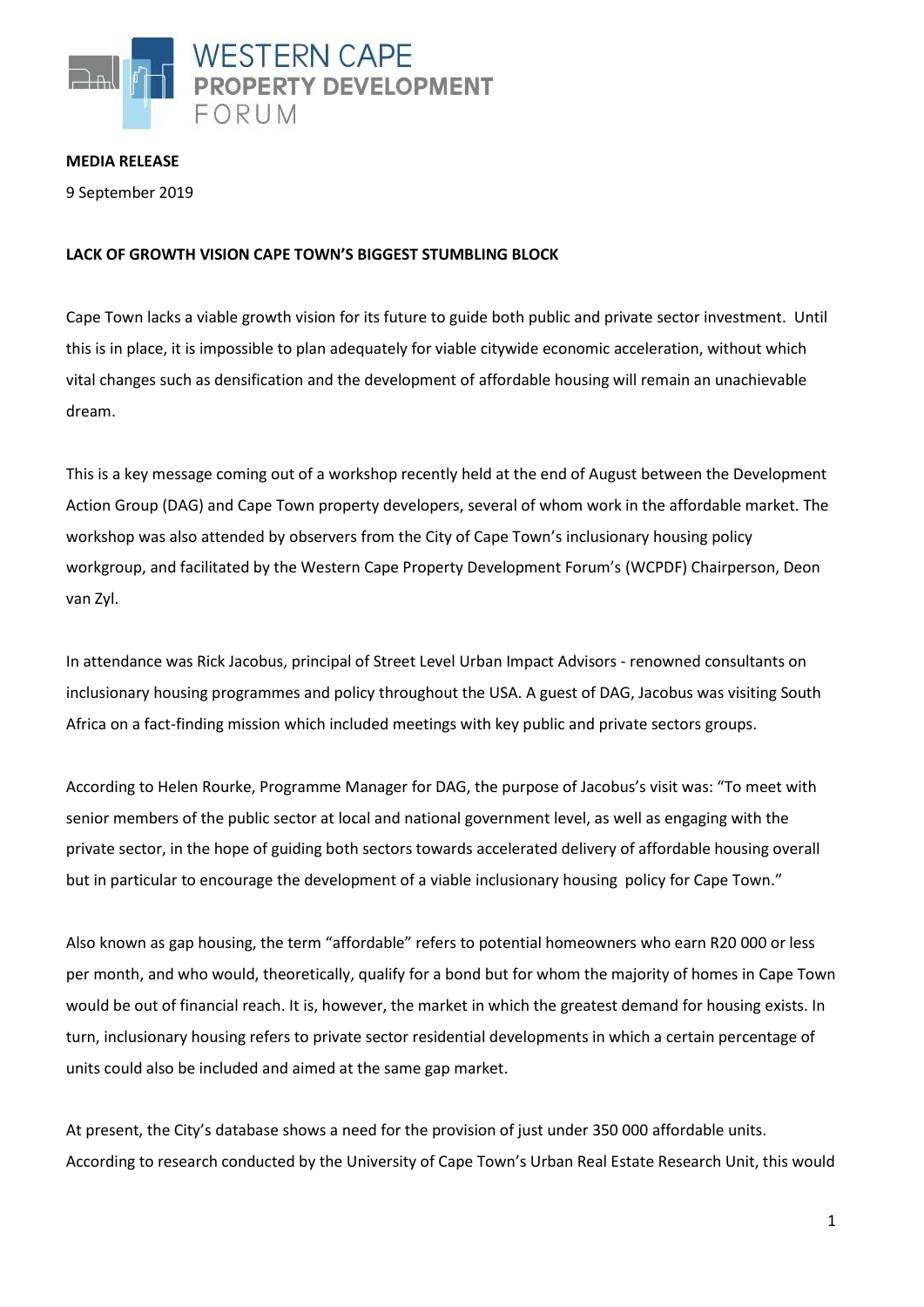necessitate the provision of around 30 000 new houses per annum. However, it is estimated that less than 3 000 per annum were currently being provided.

Jacobus emphasised that land value capture, where developers could contribute affordable units onsite, or fees in lieu towards affordable housing projects in other areas, in exchange for additional development rights on their own projects, was an internationally recognised method of using private sector funding and delivery capacity to assist with housing provision.

FWJK's CEO, David Williams-Jones concurred, noting that certainty of a growth vision would help to determine the cost contribution that developers would make: "At the moment, we are shooting in the dark and are held ransom with spurious objections."

Noting the importance for affordable or inclusionary housing provision around the world to be "a piece of a broader growth strategy", Jacobus stressed that it had to be part of a cohesive, well-planned, city-wide growth vision that incorporates the rollout of both motorised and non-motorised transit nodes, densification across all city areas, and the planning of all future residential and commercial development, not least of which was inclusionary housing.

It is here, in the lack of a growth vision for the City, that the primary problem lay, according to Van Zyl: "Helen Zille, as Mayor in the mid 2000s, called for infrastructure-led economic growth. This vision, of accepting the concept of growth and leading with proactive infrastructure capacity, seems to have fallen by the wayside.

"City officials argue that there is no money for planning or to invest in infrastructure. And yet, the City currently sits on billions in cash, but expects property developers to grow its revenue stream with new infrastructure development on its behalf. It's a bit like expecting production without having built the factory in the first place. If you don't invest in the factory, how can you expect a production pipeline? If you don't have or invest in a vision, how can you expect anyone else to do it?"

In addition, noting that the City's recent budget showed large cash holdings and a workforce of more than 30 000 people, Van Zyl asked: "How is it that the City's inability to actually spend its capital budget does not trigger an audit qualification? If there were a clear growth vision, the City Manager and his team would be asking probing questions on under expenditure and under performance and would be making structural changes. This does not seem to be happening."

The growth vision also needed to be multi-dimensional and detailed, stressed Van Zyl: "It needs to show every layer in the spatial planning structure – as Jacobus points out – where everything plugs in. Where will new commercial nodes be developed? How will areas around transit nodes be developed? Where will densification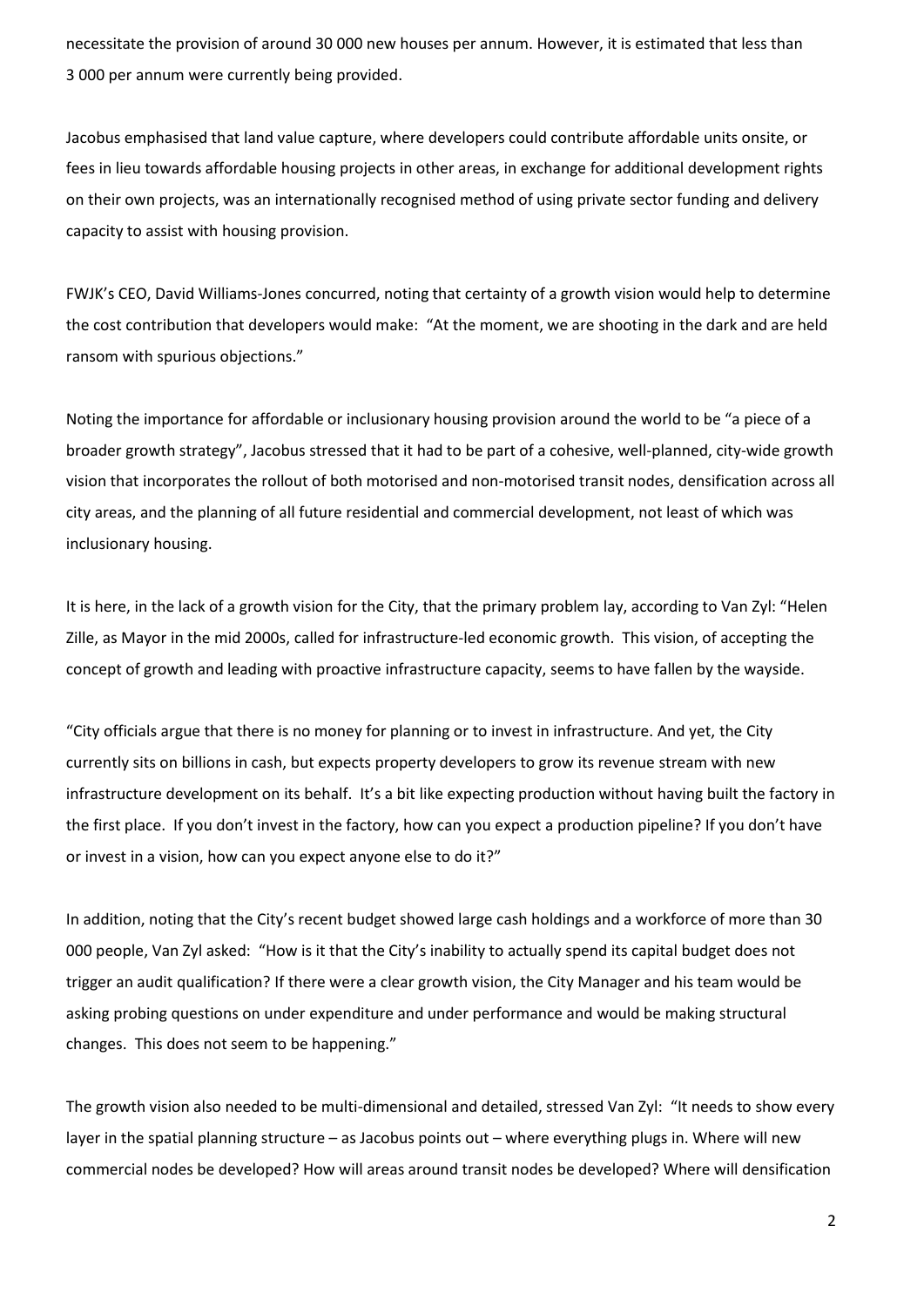take place? Are bulk infrastructure capacities, water, sewerage treatments work, electricity and landfill and recycling sites available to accommodate growth and sustainability?

"If you're not growing, you're not changing, and you are therefore unable facilitate social integration and provide affordable accommodation. You cannot plan in silos per department – they need to work together towards a central and unified growth vision."

The City's over-emphasis on auditing and compliance was also seen to be stifling the economy, together with the fear this was causing among City officials of the repercussions they could face if they were found in any way to be non compliant.

According to Kabous Fouche, the development manager for the Rohloff Group and the WCPDF Inclusionary Housing Workgroup convenor: "This fear is very real and is resulting in a complete stagnation on policy formation as well as just day-to-day, timeous, decision making on planning applications, private or public – a key obstacle to growth within our industry. Because there is no overriding growth vision, there is no strategic support for out-of-the-box thinking and delivery-orientated decision making among officials."

The result was that property developers working in key commercial areas were also now identifying development approvals as their single biggest risk, says Van Zyl: "There seems to be an inability by the City to appreciate the economic value that a development brings – from the creation of construction jobs among the poorest sectors of our community to the final rates generated for the municipality.

"If this appreciation actually existed, then the City would actively plan for and provide infrastructure capacity toward growth based on a a growth vision."

Working largely in the area of commercial property, Vusi Nondo, Development Executive for the V&A Waterfront, concurred: "Looking, specifically, at commercially-driven development, there is a lack of commitment and prioritisation or understanding of the economic benefits of even just 'vanilla' type development.

"So, without a growth vision, we're all left in a bit of a quandary in that if the City is not really committed to developers in the affordable housing space and they're not committed to what we're doing commercially, what exactly are they focused on? Is it the lack of clear policy? Arguably, you're not going to get clear policy if you don't have a clear vision and, together with that, an understanding of the economic outcomes or the impact of the decisions you're making on the system over which you have oversight."

3